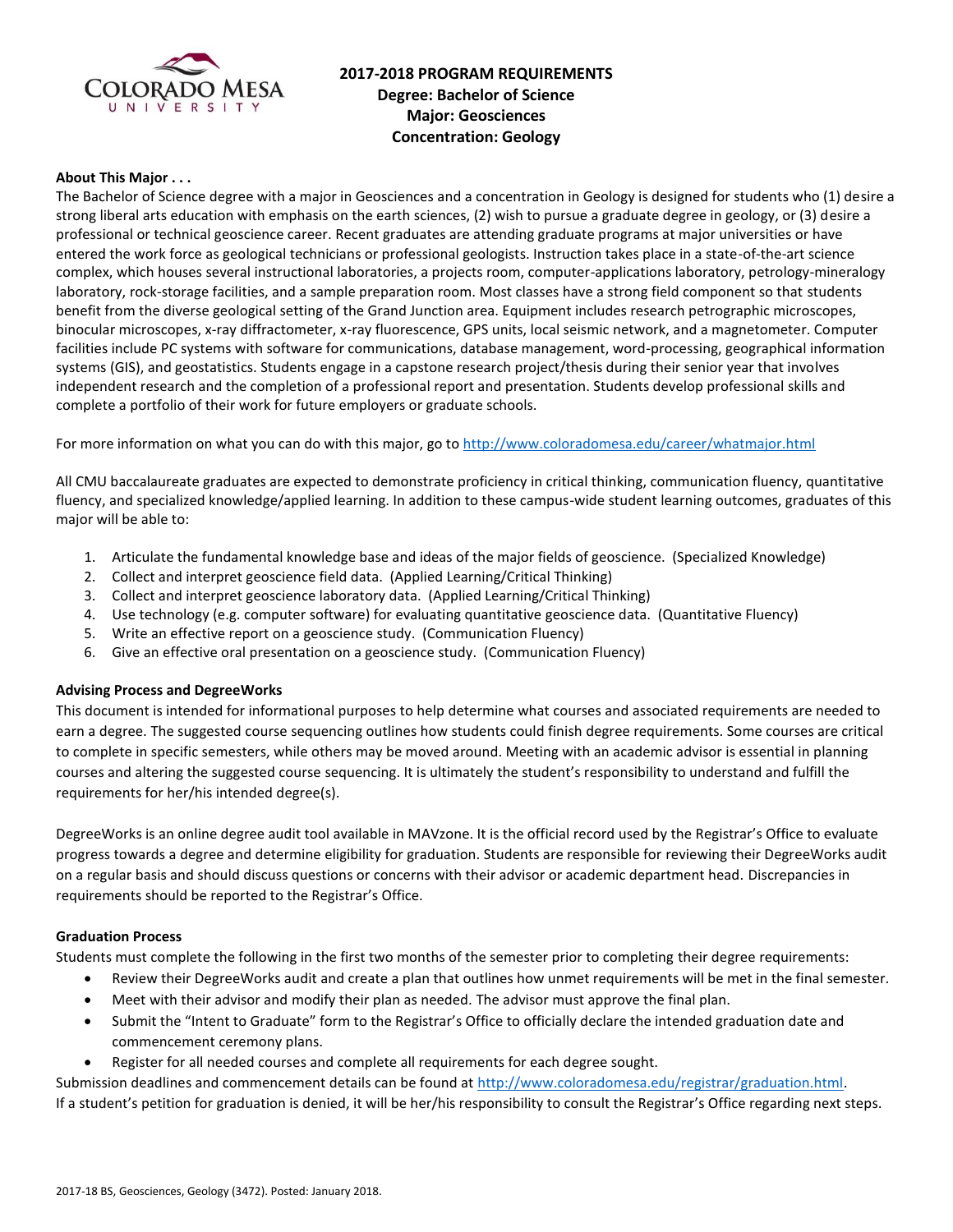# **INSTITUTIONAL DEGREE REQUIREMENTS**

The following institutional degree requirements apply to all CMU baccalaureate degrees. Specific programs may have different requirements that must be met in addition to institutional requirements.

- 120 semester hours minimum.
- Students must complete a minimum of 30 of the last 60 hours of credit at CMU, with at least 15 semester hours in major discipline courses numbered 300 or higher.
- 40 upper-division credits (an alternative credit limit applies to the Bachelor of Applied Science degree).
- 2.00 cumulative GPA or higher in all CMU coursework.
- A course may only be used to fulfill one requirement for each degree/certificate.
- No more than six semester hours of independent study courses can be used toward the degree.
- Non-traditional credit, such as advanced placement, credit by examination, credit for prior learning, cooperative education and internships, cannot exceed 30 semester credit hours for a baccalaureate degree; A maximum of 15 of the 30 credits may be for cooperative education, internships, and practica.
- Pre-collegiate courses (usually numbered below 100) cannot be used for graduation.
- Capstone exit assessment/projects (e.g., Major Field Achievement Test) requirements are identified under Program-Specific Degree Requirements.
- The Catalog Year determines which program sheet and degree requirements a student must fulfill in order to graduate. Visit with your advisor or academic department to determine which catalog year and program requirements you should follow.
- See "Requirements for Undergraduate Degrees and Certificates" in the catalog for a complete list of graduation requirements.

### **PROGRAM-SPECIFIC DEGREE REQUIREMENTS**

- Either GEOL 111/111L or GEOL 113/113L may be taken for credit, but not both.
- Either PHYS 111/111L or PHYS 131/131L may be taken for credit, but not both.
- A "C" or higher is required for all major and foundation courses.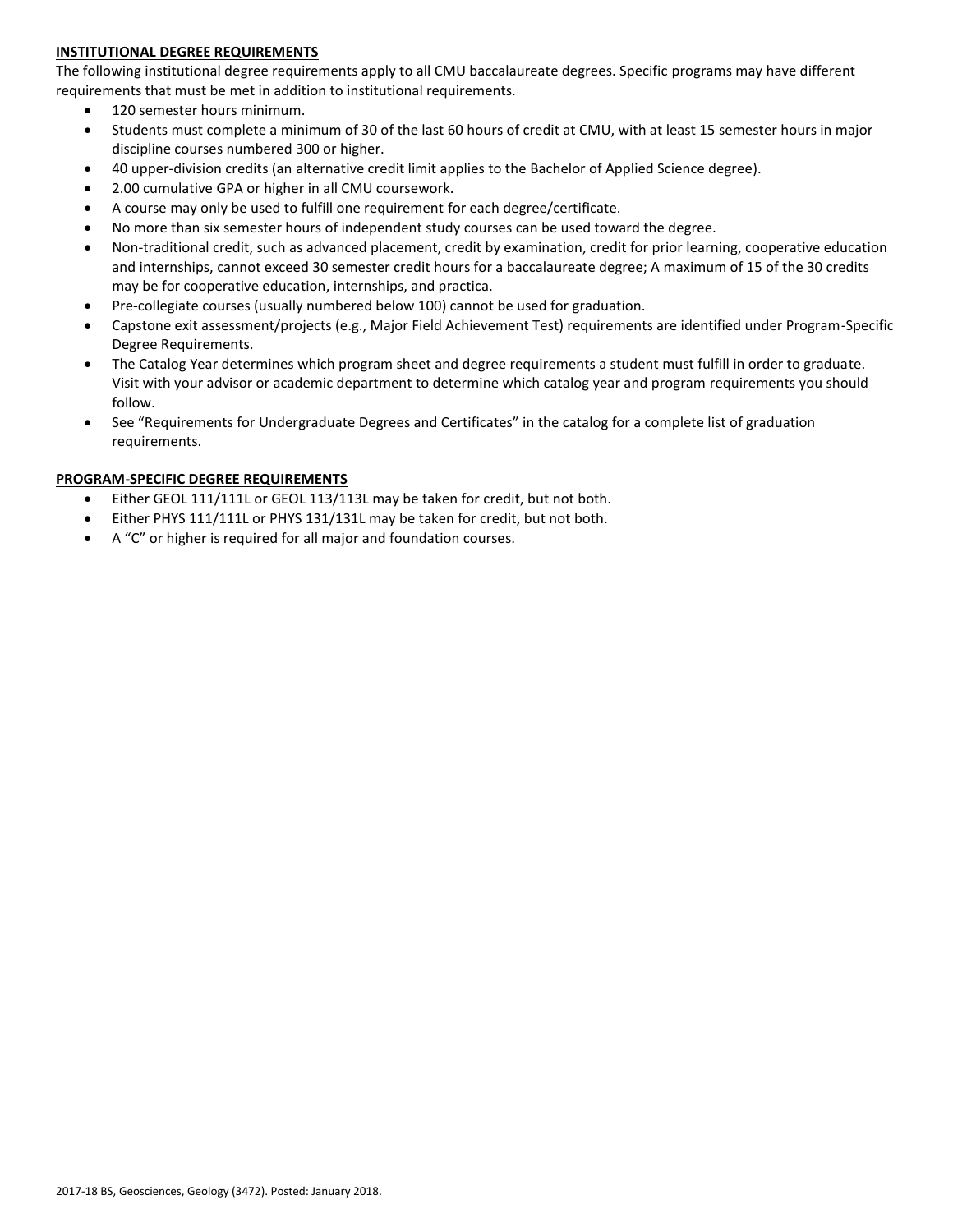### **ESSENTIAL LEARNING REQUIREMENTS** (31 semester hours)

See the current catalog for a list of courses that fulfill the requirements below. If a course is an Essential Learning option and a requirement for your major, you must use it to fulfill the major requirement and make a different selection for the Essential Learning requirement.

**English** (6 semester hours, must receive a grade of "C" or better and must be completed by the time the student has 60 semester hours.)

- $\Box$  ENGL 111 English Composition (3)
- $\Box$  ENGL 112 English Composition (3)

**Mathematics** (3 semester hours, must receive a grade of "C" or better, must be completed by the time the student has 60 semester hours.)

- $\Box$  MATH 151 Calculus I (5)
	- 3 credits apply to the Essential Learning Requirements and 2 credits apply to Foundation Courses

### **Humanities** (3 semester hours)

 $\Box$  Select one Humanities course (3)

### **Social and Behavioral Sciences** (6 semester hours)

- $\Box$  Select one Social and Behavioral Sciences course (3)
- $\Box$  Select one Social and Behavioral Sciences course (3)

#### **Natural Sciences** (7 semester hours, one course must include a lab)

- $\Box$  Select one Natural Sciences course (3)
- $\Box$  Select one of the following sets of courses:

BIOL 102 - Plant and Animal Biodiversity (3) with BIOL 102L - Plant and Animal Biodiversity Laboratory (1)

- BIOL 105 Attributes of Living Systems (3) with BIOL 105L Attributes of Living Systems Laboratory (1)
- PHYS 112 General Physics II (4) with PHYS 112L General Physics Laboratory (1)
- PHYS 132 Electromagnetism and Optics (4) with PHYS 132L Electromagnetism and Optics Laboratory (1)

CHEM 132 - General Chemistry II (4) with CHEM 132L - General Chemistry II Laboratory (1)

# **History** (3 semester hours)

 $\Box$  Select one History course (3)

#### **Fine Arts** (3 semester hours)

 $\Box$  Select one Fine Arts course (3)

# **OTHER LOWER-DIVISION REQUIREMENTS**

#### **Wellness Requirement** (2 semester hours)

- $\Box$  KINE 100 Health and Wellness (1)
- $\Box$  Select one Activity course (1)

# **Essential Learning Capstone** (4 semester hours)

Essential Learning Capstone must be taken after completion of the Essential Learning English and Mathematics requirements, and when a student has earned between 45 and 75 hours.

- ESSL 290 Maverick Milestone (3)
- $\square$  ESSL 200 Essential Speech (1)

#### **FOUNDATION COURSES** (15 semester hours, must earn a grade of "C" or better in each course)

- $\Box$  CHEM 131 General Chemistry I (4)
- $\Box$  CHEM 131L General Chemistry I Laboratory (1)
- $\square$  Select one of the following sets of courses: PHYS 111 - General Physics I (4) with PHYS 111L - General Physics I Laboratory (1) PHYS 131 - Fundamental Mechanics (4) with PHYS 131L - Fundamental Mechanics Laboratory (1)
- $\Box$  STAT 200 Probability and Statistics (3)
- $\Box$  MATH 151 Calculus I (2)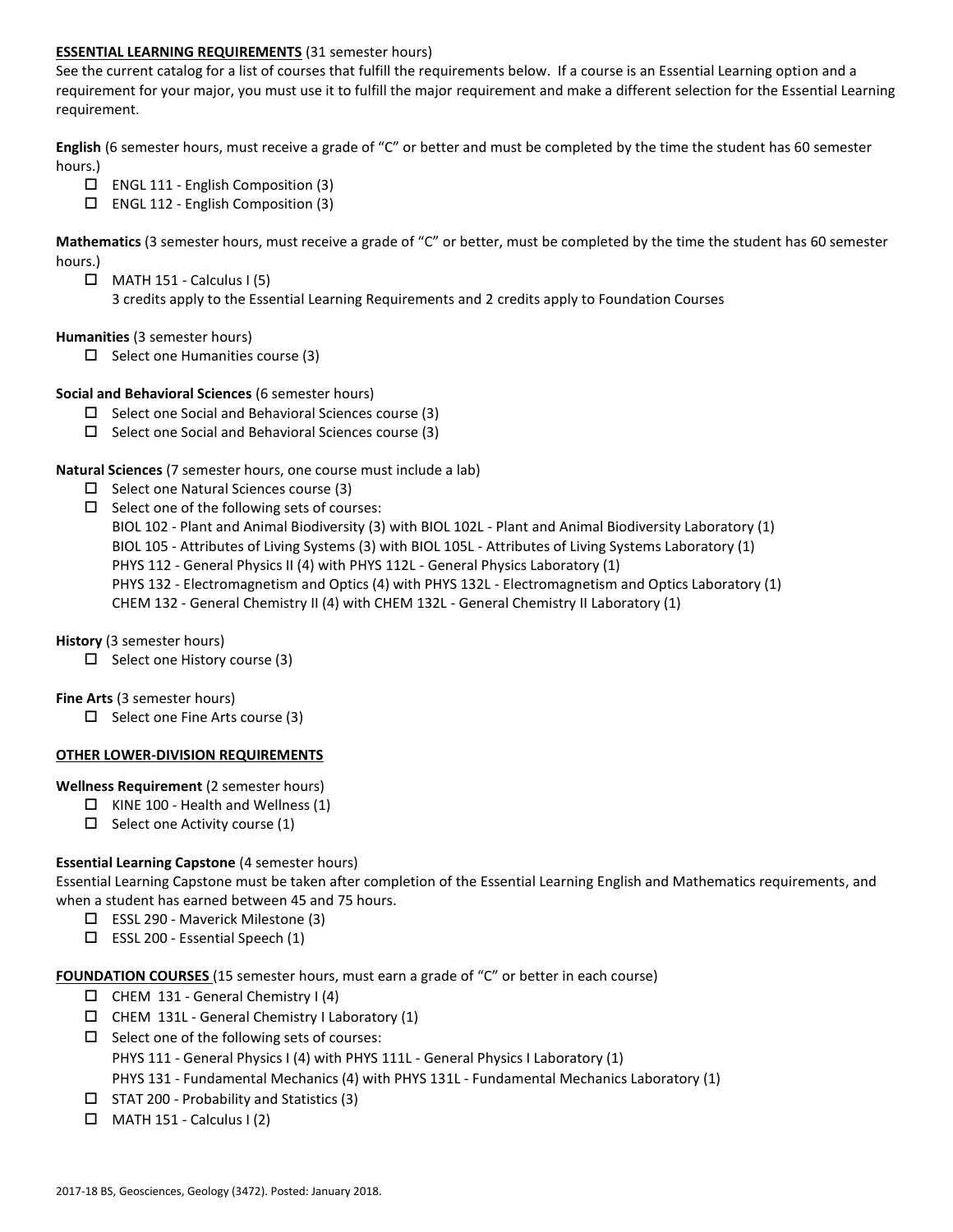# **BS, GEOSCIENCES, GEOLOGY REQUIREMENTS** (56 semester hours, must earn a grade of "C" or better in each course)

**Core** (39 semester hours)

- $\square$  Select one of the following sets of courses:
	- GEOL 111 Principles of Physical Geology (3) with GEOL 111L Principles of Physical Geology Laboratory (1)
	- GEOL 113 Field-Based Introduction to Geology (3) with GEOL 113L Field-Based Introduction to Geology Laboratory (1)
- GEOL 112 Principles of Historical Geology (3)
- $\Box$  GEOL 112L Principles of Historical Geology Laboratory (1)
- GEOL 202 Introduction to Field Studies (3)
- GEOL 204 Computer Applications in Geology (3)
- GEOL 301 Structural Geology (3)
- GEOL 301L Structural Geology Laboratory (1)
- $\Box$  GEOL 331 Crystallography and Mineralogy (3)
- $\Box$  GEOL 331L Crystallography and Mineralogy Laboratory (1)
- $\Box$  GEOL 402 Applications of Geomorphology (3)
- $\Box$  GEOL 402L Applications of Geomorphology Laboratory (1)
- GEOL 444 Stratigraphy and Sedimentation (3)
- $\Box$  GEOL 444L Stratigraphy and Sedimentation Laboratory (1)
- GEOL 480 Summer Field Camp (6)
- $\Box$  GEOL 490 Seminar (3)

# **Required Geology Courses** (8 semester hours)

- $\Box$  GEOL 340 Igneous and Metamorphic Petrology (3)
- GEOL 340L Igneous and Metamorphic Petrology Laboratory (1)
- $\Box$  GEOL 404 Geophysics (3)
- $\Box$  GEOL 404L Geophysics Laboratory (1)

**Restricted Electives** (9 semester hours from the following list. Either PHYS 112/112L or PHYS 132/132L may be taken for credit, but not both. Seven hours of Restricted and General Electives must be upper division.)

GEOL 250 - Environmental Geology (3)

GEOL 325 - Introduction to Engineering Geology (3)

- GEOL 351 Applied Geochemistry (3)
- GEOL 355 Basic Hydrology (3)
- GEOL 359 Survey of Energy-Related Natural Resources (3)
- GEOL 361 Survey of Mineral-Related Natural Resources (3)
- GEOL 370 Renewable Energy (3)
- GEOL 394 Natural Resources of the West (1)

# GEOL 411 - Paleontology (3) with GEOL 411L - Paleontology Laboratory (1)

- GEOL 415 Introduction to Ground Water (3) with GEOL 415L Introduction to Ground Water Laboratory (1)
- GEOL 443 Field-Based Depositional Systems (3) with GEOL 443L Field Based Depositional Systems Laboratory (1)
- GEOL 455 River Dynamics (3) with GEOL 455L River Dynamics Laboratory (1)
- GEOL 497 Structured Research (1-3)
- GIST 332 Introduction to GIS (2) with GIST 332L Introduction to GIS Laboratory (1)
- ENVS 312 Soil Science and Sustainability (3) with ENVS 312L Soil Science and Sustainability Laboratory (1)
- CHEM 132 General Chemistry II (4) with CHEM 132L General Chemistry II Laboratory (1)
- MATH 152 Calculus II (5)
- STAT 311 Statistical Methods (3)
- PHYS 112 General Physics (4) with PHYS 112L General Physics Laboratory (1)

# PHYS 132 - Electromagnetism and Optics (4) with PHYS 132L - Electromagnetism and Optics Laboratory (1)

 \_\_\_\_\_\_\_\_\_\_\_\_\_\_\_\_\_\_\_\_\_\_\_\_\_\_\_\_\_\_\_\_\_\_\_\_\_\_\_\_\_\_\_\_\_\_\_\_\_\_\_\_\_\_\_\_\_\_\_\_ \_\_\_\_\_\_\_\_\_\_\_\_\_\_\_\_\_\_\_\_\_\_\_\_\_\_\_\_\_\_\_\_\_\_\_\_\_\_\_\_\_\_\_\_\_\_\_\_\_\_\_\_\_\_\_\_\_\_\_\_  $\Box$   $\underline{\hspace{1cm}}$   $\underline{\hspace{1cm}}$   $\underline{\hspace{1cm}}$   $\underline{\hspace{1cm}}$   $\overline{\hspace{1cm}}$   $\overline{\hspace{1cm}}$   $\overline{\hspace{1cm}}$   $\overline{\hspace{1cm}}$   $\overline{\hspace{1cm}}$   $\overline{\hspace{1cm}}$   $\overline{\hspace{1cm}}$   $\overline{\hspace{1cm}}$   $\overline{\hspace{1cm}}$   $\overline{\hspace{1cm}}$   $\overline{\hspace{1cm}}$   $\overline{\hspace{1cm}}$   $\overline{\hspace{1$ \_\_\_\_\_\_\_\_\_\_\_\_\_\_\_\_\_\_\_\_\_\_\_\_\_\_\_\_\_\_\_\_\_\_\_\_\_\_\_\_\_\_\_\_\_\_\_\_\_\_\_\_\_\_\_\_\_\_\_\_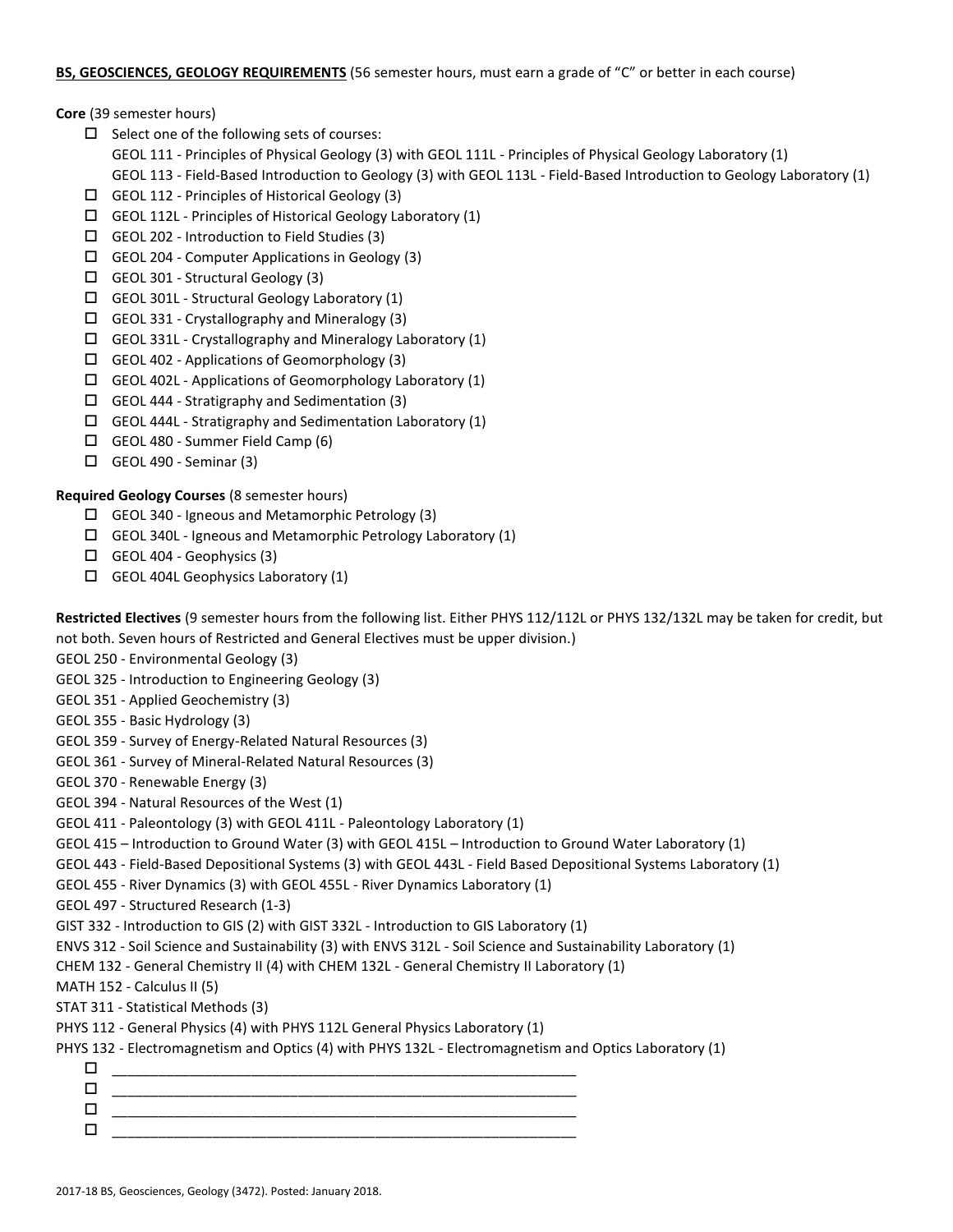**GENERAL ELECTIVES** (All college level courses appearing on your final transcript, not listed above that will bring your total semester hours to 120 hours. 12 semester hours; additional hours of upper division may be needed. Seven hours of Restricted and General Electives must be upper division.)